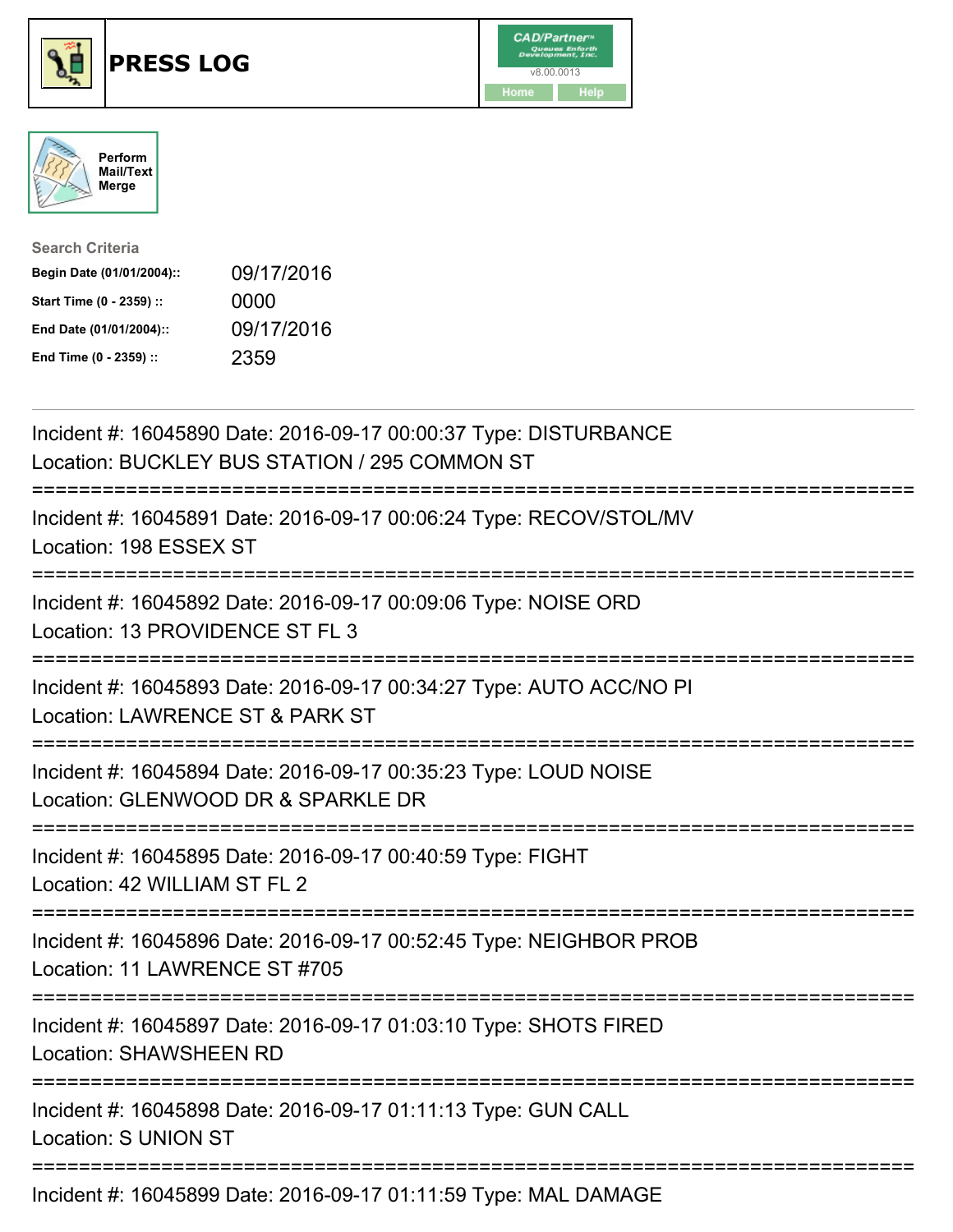| Location: BONGOS / null                                                                                                    |
|----------------------------------------------------------------------------------------------------------------------------|
| Incident #: 16045901 Date: 2016-09-17 01:14:54 Type: NOISE ORD<br>Location: 21 INMAN ST                                    |
| Incident #: 16045900 Date: 2016-09-17 01:15:49 Type: MAL DAMAGE<br><b>Location: LAWRENCE ST</b>                            |
| Incident #: 16045902 Date: 2016-09-17 01:32:08 Type: M/V STOP<br>Location: BROADWAY & HAVERHILL ST                         |
| Incident #: 16045903 Date: 2016-09-17 01:34:58 Type: TOW/REPOSSED<br>Location: 39 BELLEVUE ST                              |
| Incident #: 16045904 Date: 2016-09-17 01:41:11 Type: NOISE ORD<br>Location: 27 KENDRICK ST FL 1                            |
| Incident #: 16045905 Date: 2016-09-17 01:44:45 Type: MV/BLOCKING<br>Location: 14 DIAMOND ST                                |
| ===============================<br>Incident #: 16045906 Date: 2016-09-17 01:50:05 Type: NOISE ORD<br>Location: 21 INMAN ST |
| Incident #: 16045907 Date: 2016-09-17 01:51:34 Type: M/V STOP<br>Location: ANDOVER ST & S UNION ST                         |
| Incident #: 16045908 Date: 2016-09-17 01:56:40 Type: M/V STOP<br>Location: LEBANON ST & WHITE ST                           |
| Incident #: 16045909 Date: 2016-09-17 01:58:11 Type: M/V STOP<br>Location: JACKSON ST & KENDRICK ST                        |
| Incident #: 16045910 Date: 2016-09-17 02:03:57 Type: M/V STOP<br>Location: FULTON ST & PROSPECT ST                         |
| Incident #: 16045911 Date: 2016-09-17 02:07:30 Type: FIGHT<br>Location: BENNINGTON ST & LAWRENCE ST                        |
| Incident #: 16045912 Date: 2016-09-17 02:11:44 Type: FIGHT<br>Location: ATTIKA / 1 MILL ST                                 |
| Incident #: 16045913 Date: 2016-09-17 02:12:10 Type: DISORDERLY                                                            |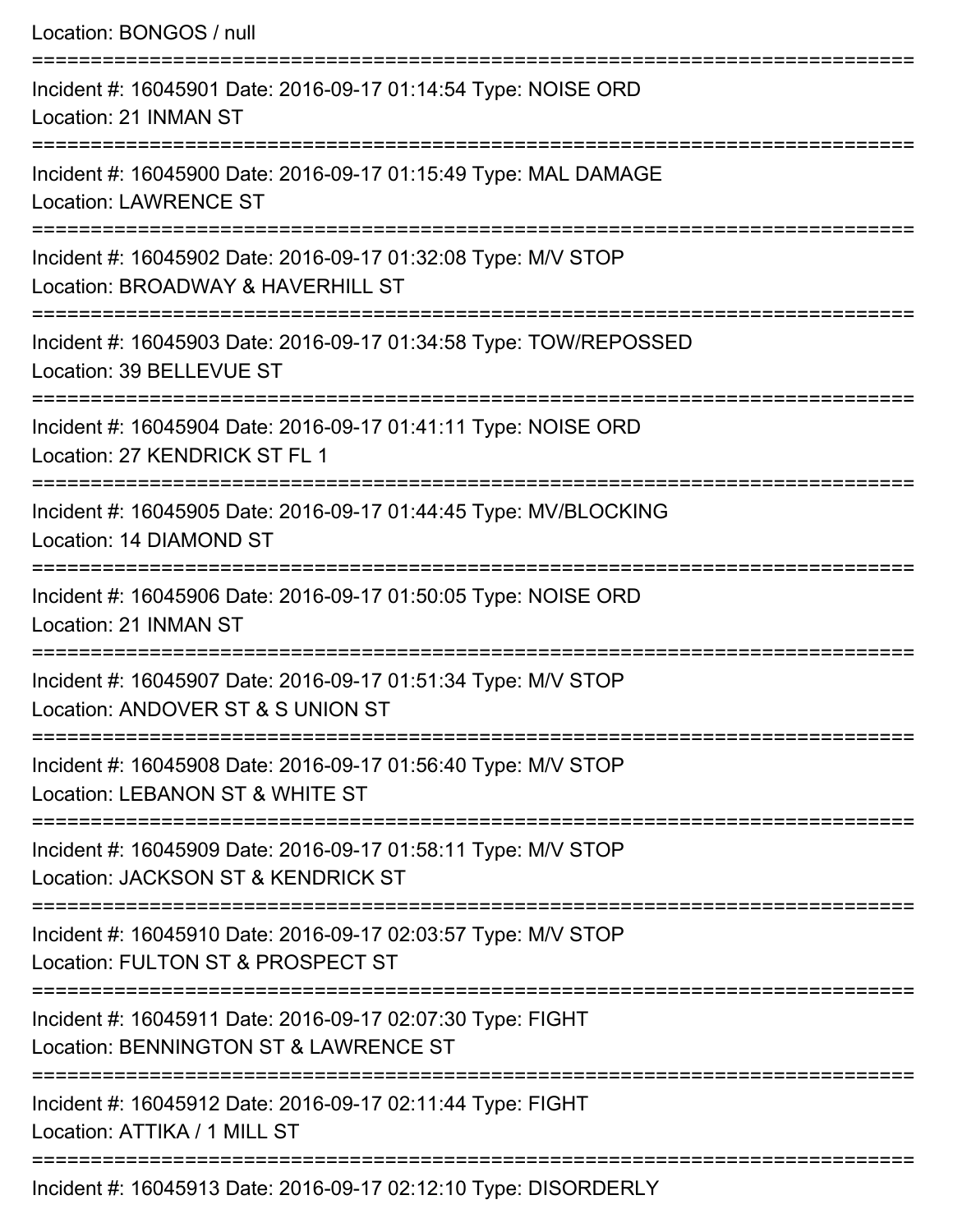| Incident #: 16045914 Date: 2016-09-17 02:20:46 Type: SUS PERS/MV<br>Location: SAM'S FOOD STORE / 389 BROADWAY |
|---------------------------------------------------------------------------------------------------------------|
| Incident #: 16045915 Date: 2016-09-17 02:21:41 Type: FIGHT<br>Location: 12 JUNIPER ST                         |
| Incident #: 16045916 Date: 2016-09-17 02:24:43 Type: M/V STOP<br>Location: BROADWAY & TREMONT ST              |
| Incident #: 16045917 Date: 2016-09-17 02:27:31 Type: DOMESTIC/PROG<br>Location: 227 PARK ST                   |
| Incident #: 16045918 Date: 2016-09-17 02:29:24 Type: M/V STOP<br>Location: 310 JACKSON ST                     |
| Incident #: 16045919 Date: 2016-09-17 02:31:35 Type: KIDNAP/PAST<br>Location: 11 SHERIDAN ST #3               |
| Incident #: 16045923 Date: 2016-09-17 02:39:21 Type: MAL DAMAGE<br><b>Location: ALDER ST</b>                  |
| Incident #: 16045921 Date: 2016-09-17 02:40:40 Type: FIGHT<br>Location: 59 JACKSON ST                         |
| Incident #: 16045920 Date: 2016-09-17 02:40:52 Type: DISTURBANCE<br>Location: 50 COMMON ST                    |
| Incident #: 16045924 Date: 2016-09-17 02:42:12 Type: DISORDERLY<br>Location: BAILEY ST & OSGOOD ST            |
| Incident #: 16045922 Date: 2016-09-17 02:42:15 Type: DISTURBANCE<br>Location: E HAVERHILL ST & VINE ST        |
| Incident #: 16045925 Date: 2016-09-17 02:44:07 Type: GANG<br>Location: 125 GARDEN ST                          |
| Incident #: 16045926 Date: 2016-09-17 02:57:16 Type: DISTURBANCE<br>Location: ARLINGTON ST & WALNUT ST        |
| Incident #: 16045927 Date: 2016-09-17 03:00:24 Type: AUTO ACC/PI                                              |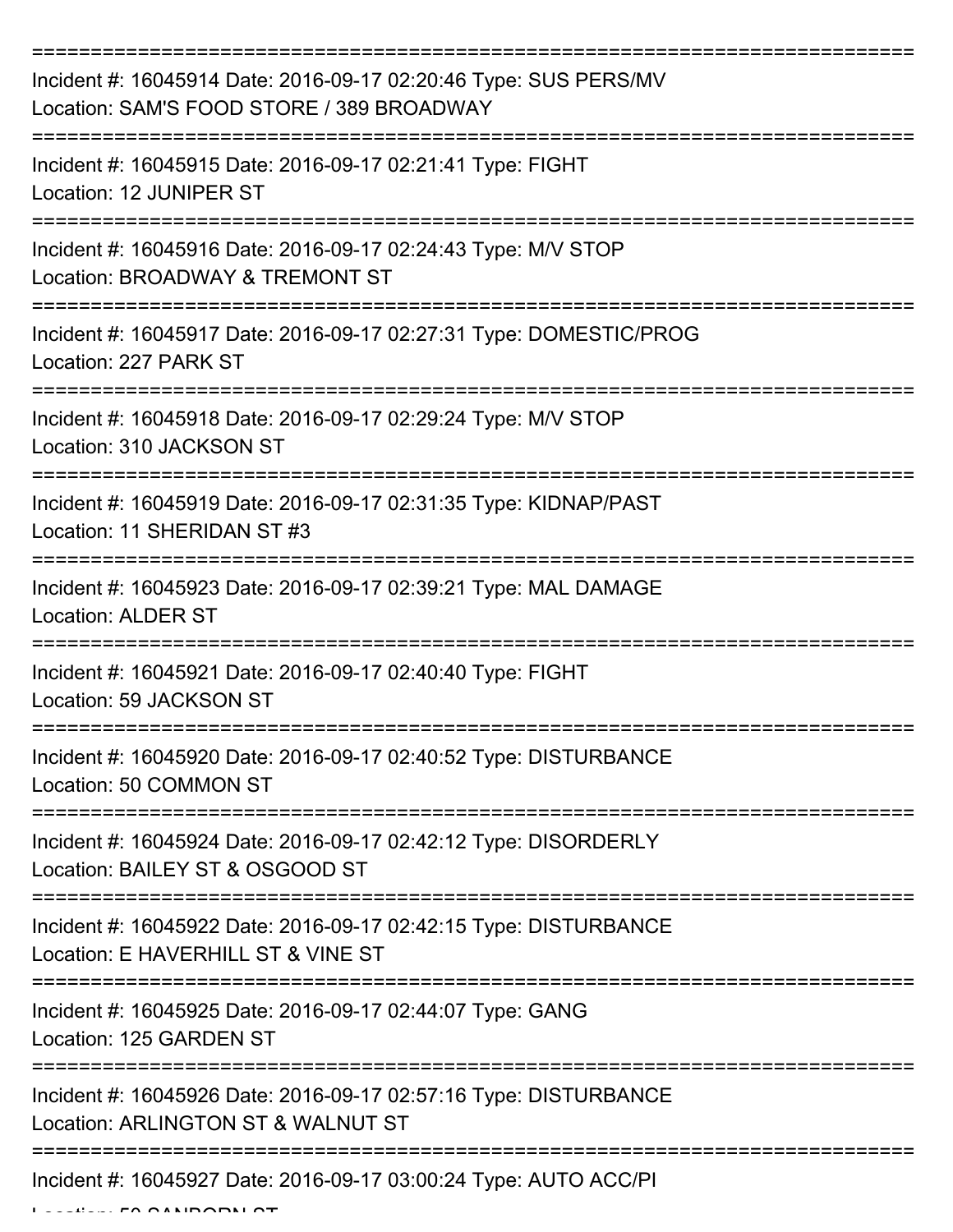| Incident #: 16045928 Date: 2016-09-17 03:02:19 Type: NOISE ORD<br>Location: 161 PARK ST FL 1                    |
|-----------------------------------------------------------------------------------------------------------------|
| Incident #: 16045929 Date: 2016-09-17 03:12:05 Type: NOISE ORD<br>Location: 92 BEACON ST #5 FL 2                |
| Incident #: 16045930 Date: 2016-09-17 03:13:28 Type: TOW/REPOSSED<br>Location: 157 NEWBURY ST                   |
| Incident #: 16045931 Date: 2016-09-17 03:18:37 Type: SPECIAL CHECK<br>Location: SAM'S FOOD STORE / 389 BROADWAY |
| Incident #: 16045932 Date: 2016-09-17 03:30:25 Type: NEIGHBOR PROB<br>Location: 32 BRADFORD ST #2               |
| Incident #: 16045933 Date: 2016-09-17 03:34:00 Type: ALARMS<br>Location: 99 SUNSET AV                           |
| Incident #: 16045934 Date: 2016-09-17 03:36:21 Type: FIGHT<br>Location: 65 BUNKERHILL ST                        |
| Incident #: 16045935 Date: 2016-09-17 03:59:32 Type: NOISE ORD<br>Location: 31 FAIRMONT ST FL 2                 |
| Incident #: 16045936 Date: 2016-09-17 04:00:34 Type: KEEP PEACE<br>Location: CUMBERLAND FARMS / 320 S BROADWAY  |
| Incident #: 16045937 Date: 2016-09-17 04:04:04 Type: DISTURBANCE<br>Location: HAVERHILL ST & JACKSON ST         |
| Incident #: 16045938 Date: 2016-09-17 04:15:22 Type: NOISE ORD<br>Location: 7 W LAUREL ST                       |
| Incident #: 16045939 Date: 2016-09-17 04:21:22 Type: NOISE ORD<br>Location: LOWELL ST & MARGIN ST               |
| Incident #: 16045940 Date: 2016-09-17 04:34:11 Type: SPECIAL CHECK<br>Location: HANCOCK ST & MELROSE TER        |
| Incident #: 16045941 Date: 2016-09-17 04:44:31 Type: M/V STOP                                                   |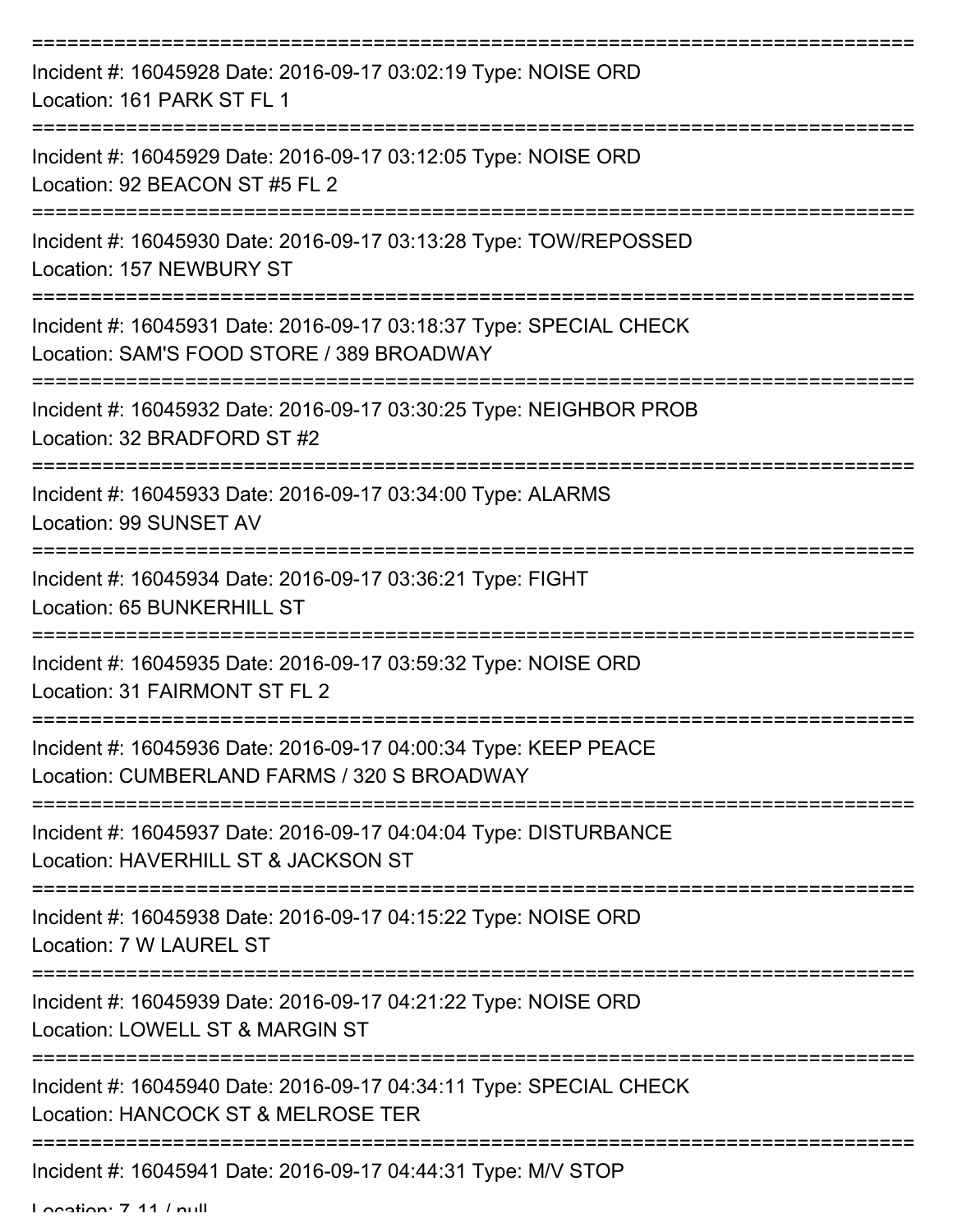| Incident #: 16045942 Date: 2016-09-17 04:51:52 Type: LOCKOUT<br>Location: 6 BERKELEY ST FL 1                                  |
|-------------------------------------------------------------------------------------------------------------------------------|
| Incident #: 16045943 Date: 2016-09-17 04:54:30 Type: SPECIAL CHECK<br>Location: 200 COMMON ST                                 |
| Incident #: 16045944 Date: 2016-09-17 05:01:00 Type: CRUISER MAINT<br>Location: 90 LOWELL ST<br>----------------------------- |
| Incident #: 16045945 Date: 2016-09-17 05:24:09 Type: ALARMS<br>Location: 2 AMESBURY ST                                        |
| Incident #: 16045946 Date: 2016-09-17 05:28:26 Type: E911 HANGUP<br>Location: 140 JACKSON ST FL 1                             |
| Incident #: 16045947 Date: 2016-09-17 05:32:23 Type: A&B D/W PAST<br>Location: 1 GENERAL ST<br>===================            |
| Incident #: 16045948 Date: 2016-09-17 07:07:40 Type: PARK & WALK<br>Location: 0 BROADWAY                                      |
| Incident #: 16045949 Date: 2016-09-17 07:11:57 Type: M/V STOP<br>Location: HAMPSHIRE ST & LOWELL ST                           |
| Incident #: 16045950 Date: 2016-09-17 07:19:09 Type: M/V STOP<br>Location: CENTRAL BRIDGE / 0 MERRIMACK ST                    |
| Incident #: 16045951 Date: 2016-09-17 07:20:09 Type: M/V STOP<br>Location: 50 BROADWAY                                        |
| Incident #: 16045952 Date: 2016-09-17 07:28:58 Type: TOW OF M/V<br>Location: 250 JACKSON ST                                   |
| Incident #: 16045953 Date: 2016-09-17 07:35:48 Type: MAL DAMAGE<br>Location: 700 ESSEX ST                                     |
| Incident #: 16045954 Date: 2016-09-17 07:40:29 Type: LOST PROPERTY<br>Location: BIRCHWOOD RD & LAWRENCE ST                    |
| Incident #: 16045955 Date: 2016-09-17 07:52:21 Type: M/V STOP<br>Location: AMESBURY ST & ESSEX ST                             |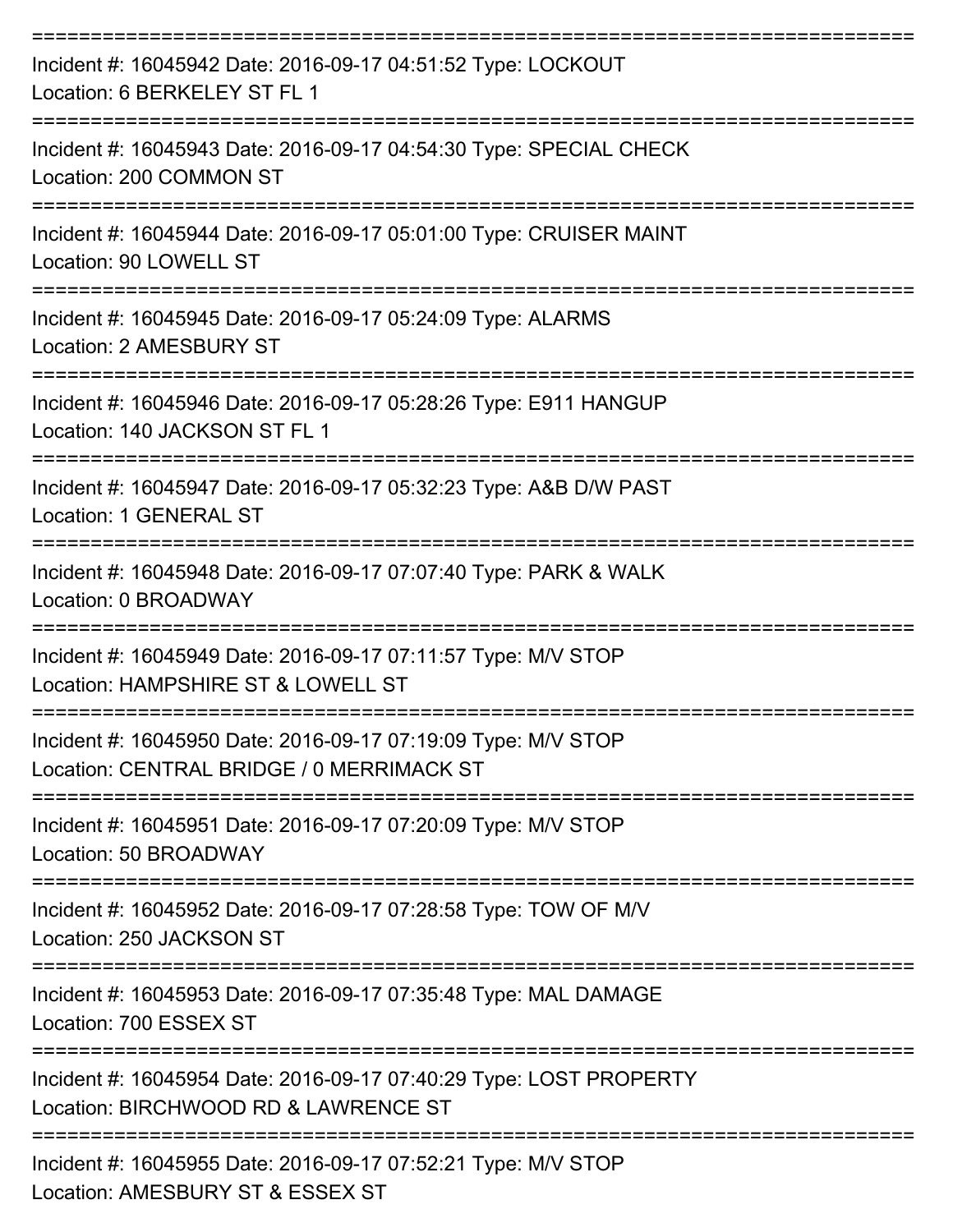| Incident #: 16045956 Date: 2016-09-17 08:05:01 Type: M/V STOP<br>Location: AMESBURY ST & METHUEN ST                                  |
|--------------------------------------------------------------------------------------------------------------------------------------|
| .=======================<br>Incident #: 16045957 Date: 2016-09-17 08:19:07 Type: UNKNOWN PROB<br>Location: 140 JACKSON ST FL 2       |
| Incident #: 16045958 Date: 2016-09-17 08:37:25 Type: M/V STOP<br>Location: MERRIMACK ST & PARKER ST<br>=====================         |
| Incident #: 16045959 Date: 2016-09-17 08:38:15 Type: M/V STOP<br>Location: BROADWAY & SALEM<br>:===================                  |
| Incident #: 16045960 Date: 2016-09-17 08:43:41 Type: MAL DAMAGE<br>Location: 22 FAIRMONT ST FL 1                                     |
| Incident #: 16045961 Date: 2016-09-17 09:16:59 Type: PARK & WALK<br>Location: BRADFORD ST & BROADWAY                                 |
| Incident #: 16045962 Date: 2016-09-17 09:21:22 Type: UNKNOWN PROB<br>Location: 140 JACKSON ST                                        |
| Incident #: 16045963 Date: 2016-09-17 09:35:31 Type: ALARM/BURG<br>Location: RIVERWALK PROPERTIES HEALTH / 280 MERRIMACK ST FL 2NDFL |
| Incident #: 16045964 Date: 2016-09-17 10:00:12 Type: ALARM/BURG<br>Location: DR. SCHOL OFFICE / 101 AMESBURY ST                      |
| Incident #: 16045965 Date: 2016-09-17 10:04:27 Type: PARK & WALK<br>Location: BRADFORD ST & BROADWAY                                 |
| Incident #: 16045966 Date: 2016-09-17 10:04:47 Type: PARK & WALK<br>Location: S UNION ST & SPRINGFIELD ST                            |
| Incident #: 16045967 Date: 2016-09-17 10:07:47 Type: TOW OF M/V<br>Location: 205 BROADWAY                                            |
| Incident #: 16045968 Date: 2016-09-17 10:08:21 Type: ALARM/BURG<br>Location: HEALTH AND HUMAN SERVICES / 280 MERRIMACK ST            |
| Incident #: 16045969 Date: 2016-09-17 10:09:03 Type: ALARMS                                                                          |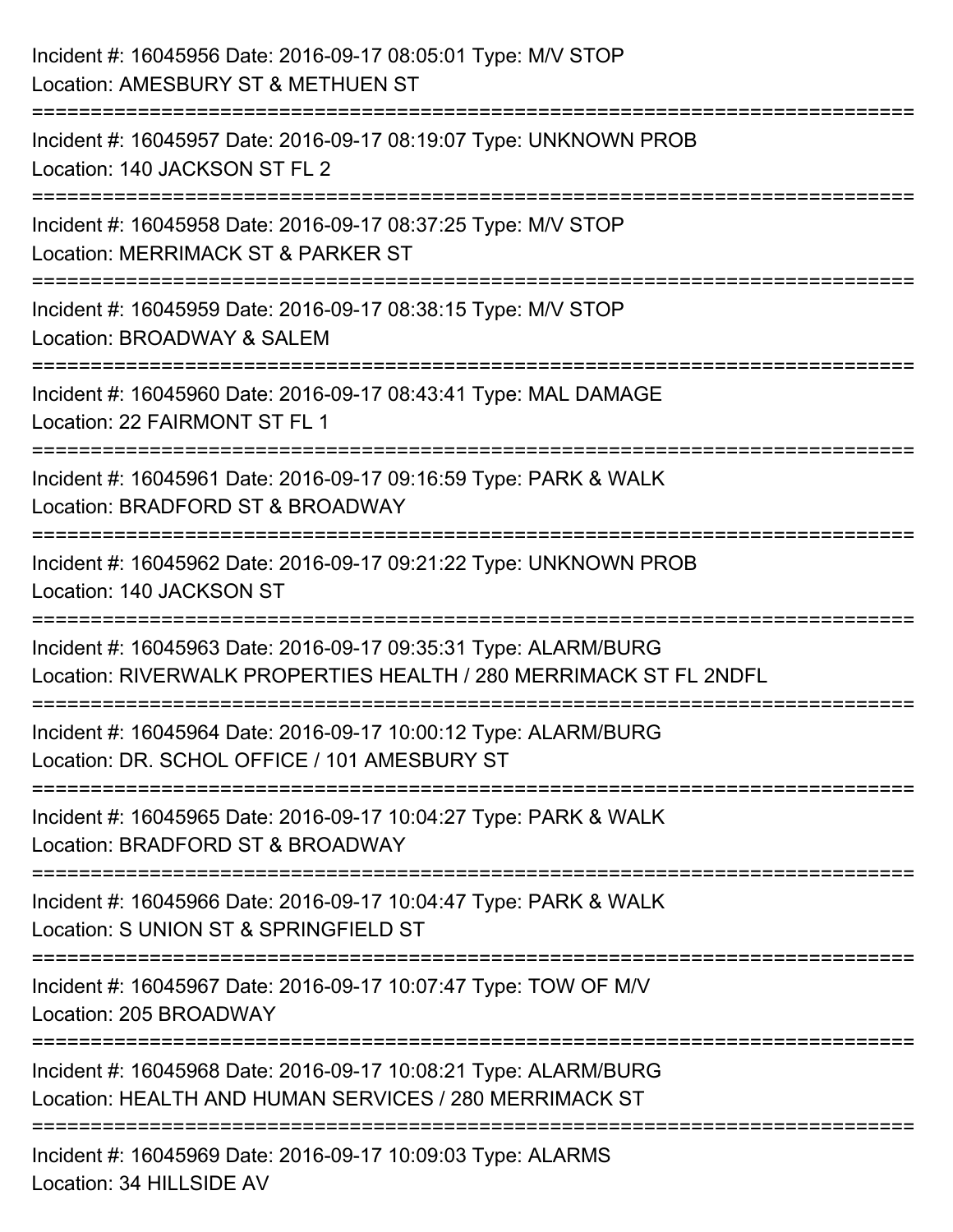| Incident #: 16045970 Date: 2016-09-17 10:53:41 Type: SHOPLIFTING<br>Location: 73 WINTHROP AV                     |
|------------------------------------------------------------------------------------------------------------------|
| Incident #: 16045971 Date: 2016-09-17 10:54:59 Type: LOST PROPERTY<br>Location: 33 JUNIPER ST                    |
| Incident #: 16045972 Date: 2016-09-17 10:59:17 Type: SUS PERS/MV<br>Location: 240 WATER ST                       |
| Incident #: 16045973 Date: 2016-09-17 11:02:27 Type: HIT & RUN M/V<br>Location: 52 IRENE ST                      |
| Incident #: 16045974 Date: 2016-09-17 11:26:13 Type: M/V STOP<br>Location: BROADWAY & CONCORD ST                 |
| Incident #: 16045975 Date: 2016-09-17 11:29:22 Type: ALARM/BURG<br>Location: 19 MARKET ST                        |
| Incident #: 16045976 Date: 2016-09-17 11:38:07 Type: M/V STOP<br>Location: ALDER ST & WILLOW ST                  |
| Incident #: 16045977 Date: 2016-09-17 11:40:14 Type: STOLEN PROP<br>Location: E HAVERHILL ST & KENDALL ST        |
| Incident #: 16045978 Date: 2016-09-17 11:54:25 Type: LOST PROPERTY<br>Location: 90 LOWELL ST                     |
| Incident #: 16045979 Date: 2016-09-17 11:54:52 Type: NOTIFICATION<br>Location: 135 EXETER ST #3                  |
| Incident #: 16045980 Date: 2016-09-17 12:07:49 Type: DISTURBANCE<br>Location: 61 CAMBRIDGE ST FL 1STFL           |
| Incident #: 16045981 Date: 2016-09-17 12:09:00 Type: ALARM/BURG<br>Location: RIVERWALK HEALTH / 280 MERRIMACK ST |
| Incident #: 16045982 Date: 2016-09-17 12:20:29 Type: UNWANTEDGUEST<br>Location: 73 BAILEY ST FL 2NDFL            |
| Incident #: 16045983 Date: 2016-09-17 12:57:42 Type: ALARM/BURG<br>Location: ARLINGTON SCHOOL / 150 ARLINGTON ST |

===========================================================================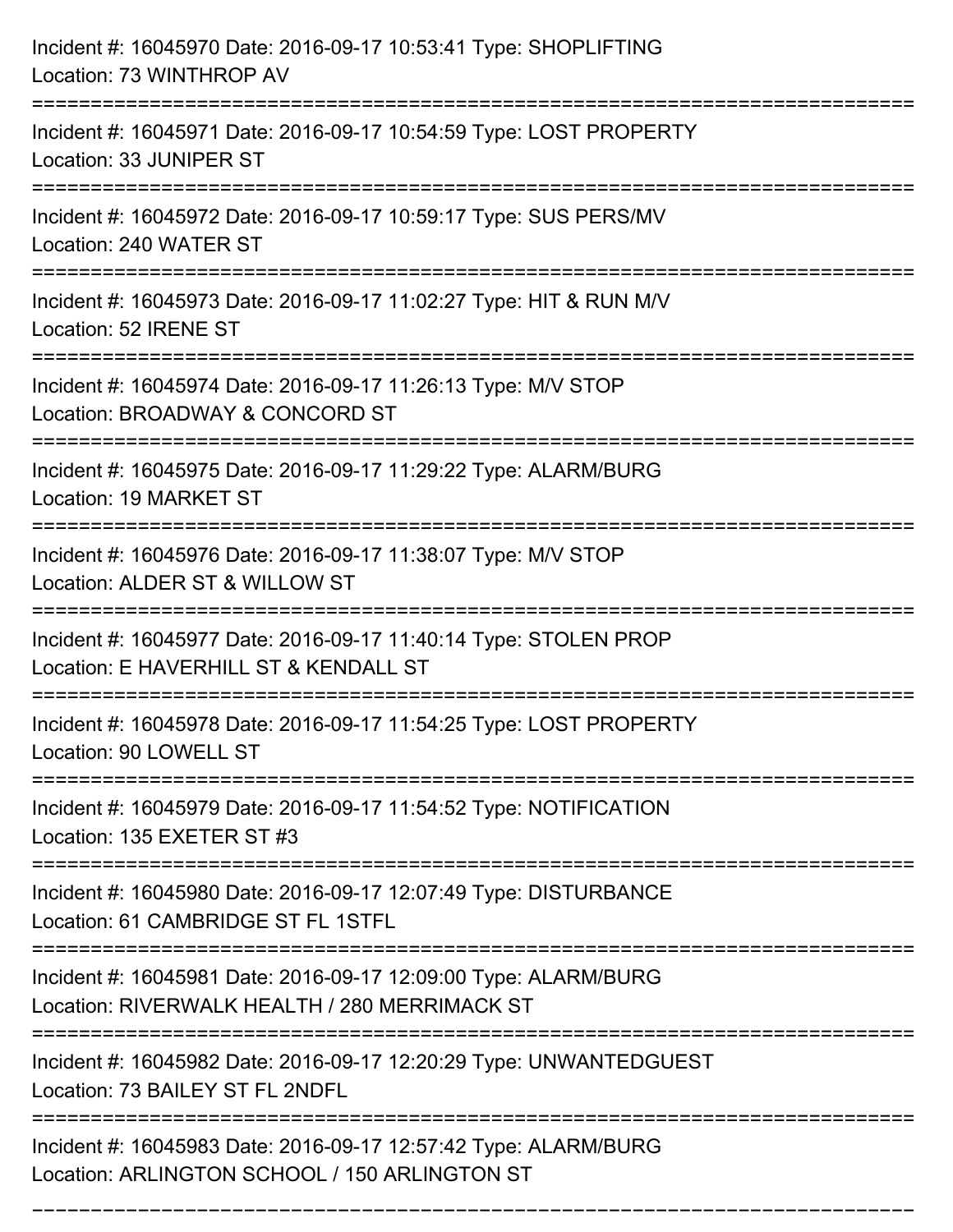| Incident #: 16045984 Date: 2016-09-17 13:00:47 Type: M/V STOP<br>Location: 170 BROADWAY                                                                           |
|-------------------------------------------------------------------------------------------------------------------------------------------------------------------|
| Incident #: 16045985 Date: 2016-09-17 13:03:51 Type: AUTO ACC/NO PI<br>Location: BANK OF AMERICA / 67 WINTHROP AV                                                 |
| Incident #: 16045986 Date: 2016-09-17 13:04:57 Type: MISSING PERS<br>Location: 85 CROSS ST #3                                                                     |
| Incident #: 16045987 Date: 2016-09-17 13:07:06 Type: M/V STOP<br>Location: 15 WINTHROP AV                                                                         |
| Incident #: 16045988 Date: 2016-09-17 13:11:54 Type: PARK & WALK<br>Location: BRADFORD ST & BROADWAY<br>:======================<br>============================== |
| Incident #: 16045990 Date: 2016-09-17 13:12:21 Type: CIVIL PROB<br>Location: 90 LOWELL ST                                                                         |
| Incident #: 16045989 Date: 2016-09-17 13:12:36 Type: INVESTIGATION<br>Location: 564 ANDOVER ST                                                                    |
| Incident #: 16045991 Date: 2016-09-17 13:21:55 Type: SUS PERS/MV<br>Location: 10 TREMONT ST                                                                       |
| Incident #: 16045992 Date: 2016-09-17 13:25:41 Type: HIT & RUN M/V<br>Location: BRUCE ST & THORNDIKE ST                                                           |
| Incident #: 16045993 Date: 2016-09-17 13:30:39 Type: M/V STOP<br>Location: 432 S BROADWAY                                                                         |
| Incident #: 16045994 Date: 2016-09-17 13:34:28 Type: M/V STOP<br>Location: 380 S BROADWAY                                                                         |
| Incident #: 16045995 Date: 2016-09-17 14:04:43 Type: LOST PROPERTY<br><b>Location: ESSEX ST</b>                                                                   |
| Incident #: 16045996 Date: 2016-09-17 14:15:32 Type: DISTURBANCE<br>Location: 14 LEA ST                                                                           |
| ==========================<br>Incident #: 16045997 Date: 2016-09-17 14:34:22 Type: NOISE ORD<br>Location: 1 1/2 CAULKINS CT                                       |
|                                                                                                                                                                   |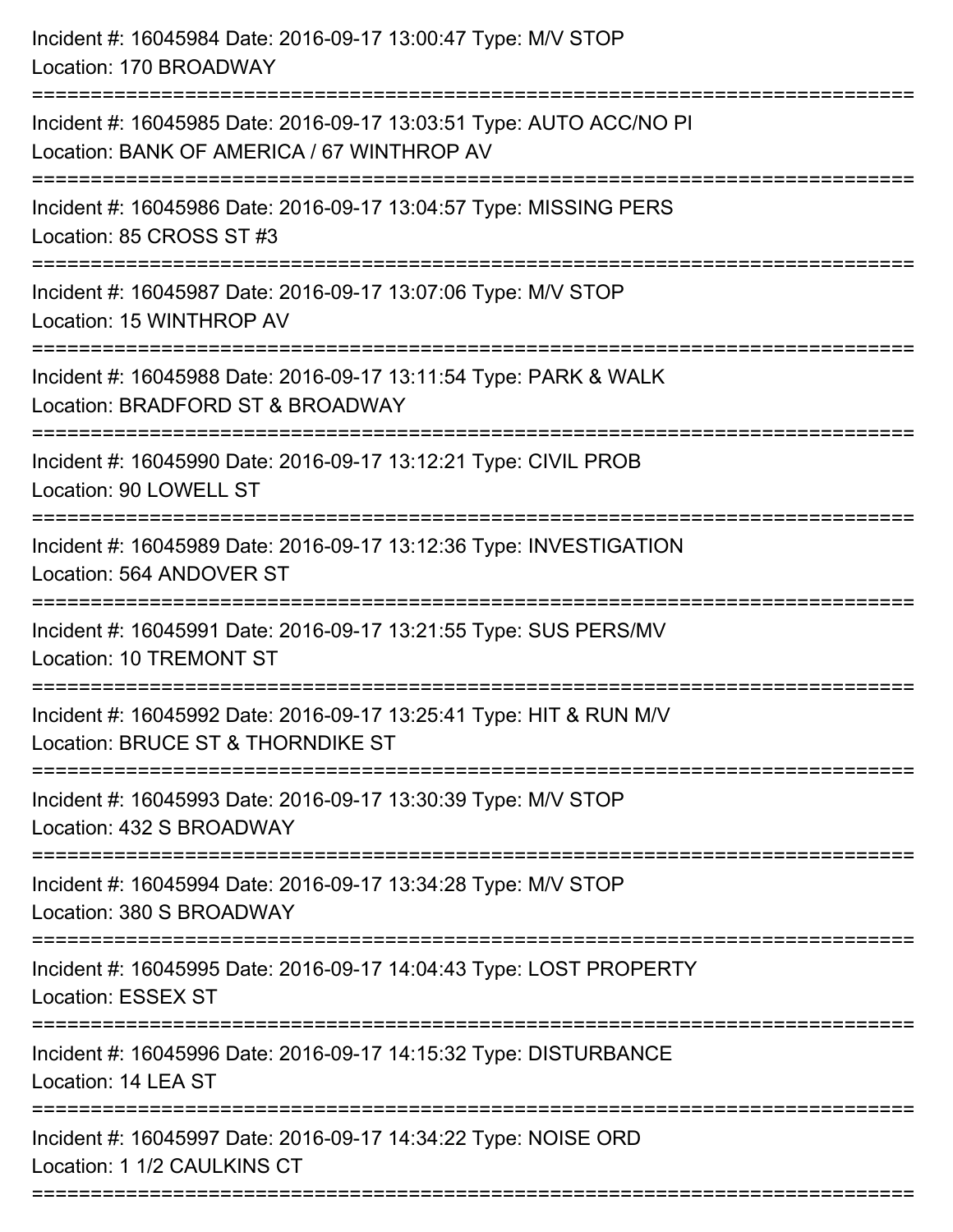Location: 45 KINGSTON ST

| Incident #: 16045999 Date: 2016-09-17 14:44:00 Type: M/V STOP<br>Location: HAVERHILL ST & WHITE ST                        |
|---------------------------------------------------------------------------------------------------------------------------|
| Incident #: 16046000 Date: 2016-09-17 14:48:06 Type: M/V STOP<br>Location: ERVING AV & LAWRENCE ST                        |
| Incident #: 16046001 Date: 2016-09-17 14:51:43 Type: M/V STOP<br>Location: HAVERHILL ST & WEST ST                         |
| Incident #: 16046002 Date: 2016-09-17 14:59:03 Type: ASSIST FIRE<br>Location: 38 RIDGEWOOD CIR                            |
| Incident #: 16046003 Date: 2016-09-17 15:00:03 Type: DRUG VIO<br>Location: LAWRENCE ST & MYRTLE ST<br>------------------- |
| Incident #: 16046004 Date: 2016-09-17 15:04:08 Type: MAL DAMAGE<br>Location: 38 S BOWDOIN ST                              |
| Incident #: 16046005 Date: 2016-09-17 15:05:13 Type: A&B D/W/ PROG<br>Location: 28 SUMMER ST #REAR FL 1ST                 |
| Incident #: 16046006 Date: 2016-09-17 15:09:01 Type: M/V STOP<br>Location: CANAL ST & MARSTON ST<br>:===================  |
| Incident #: 16046007 Date: 2016-09-17 15:10:51 Type: M/V STOP<br>Location: 75 MANCHESTER ST                               |
| Incident #: 16046008 Date: 2016-09-17 15:16:55 Type: LIC PLATE STO<br>Location: 31 KATHERINE ST                           |
| Incident #: 16046009 Date: 2016-09-17 15:18:55 Type: DISTURBANCE<br>Location: 30 SAVOIE AV                                |
| ==========================<br>Incident #: 16046010 Date: 2016-09-17 15:27:26 Type: SUS PERS/MV<br>Location: 6 INMAN ST    |
| Incident #: 16046011 Date: 2016-09-17 15:37:35 Type: M/V STOP<br>Location: PARK ST & SARATOGA ST                          |
|                                                                                                                           |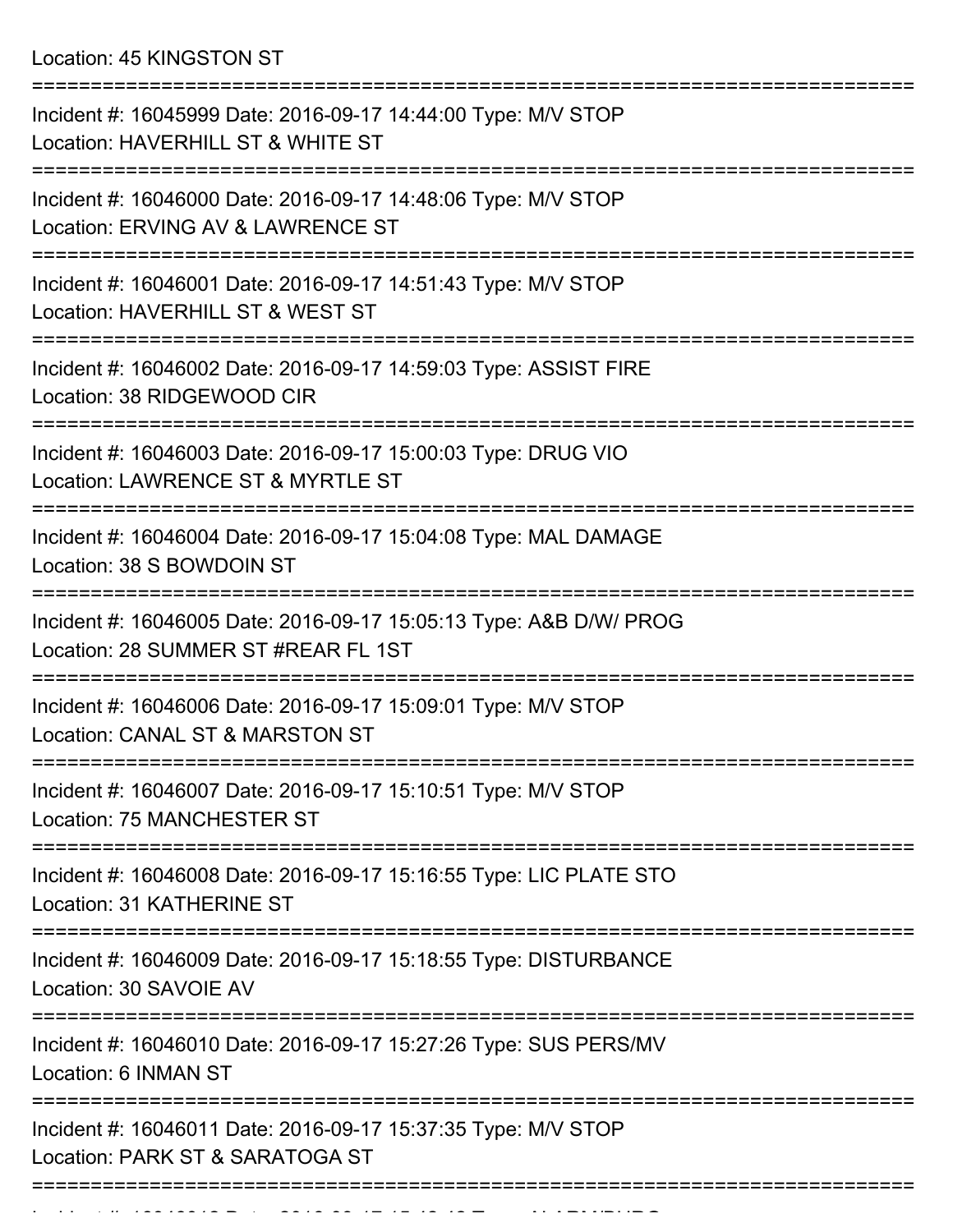Location: ST PATS SCHOOL / 101 PARKER ST =========================================================================== Incident #: 16046013 Date: 2016-09-17 16:08:38 Type: M/V STOP Location: 136 PARKER ST =========================================================================== Incident #: 16046014 Date: 2016-09-17 16:13:29 Type: A&B PROG Location: UNITED LINEN / 53 MANCHESTER ST =========================================================================== Incident #: 16046015 Date: 2016-09-17 16:24:25 Type: DRUG OVERDOSE Location: 372 BROADWAY =========================================================================== Incident #: 16046016 Date: 2016-09-17 16:28:29 Type: ANIMAL COMPL Location: 25 S BOWDOIN ST =========================================================================== Incident #: 16046017 Date: 2016-09-17 16:31:07 Type: SUS PERS/MV Location: 141 AMESBURY ST =========================================================================== Incident #: 16046018 Date: 2016-09-17 16:31:59 Type: ALARM/BURG Location: LORENZO BUILDING / 599 CANAL ST =========================================================================== Incident #: 16046019 Date: 2016-09-17 16:32:57 Type: UNWANTEDGUEST Location: 36 NEWTON ST =========================================================================== Incident #: 16046020 Date: 2016-09-17 16:44:28 Type: AUTO ACC/NO PI Location: BROADWAY & MANCHESTER ST =========================================================================== Incident #: 16046021 Date: 2016-09-17 16:44:42 Type: DISTURBANCE Location: 51 BOXFORD ST =========================================================================== Incident #: 16046022 Date: 2016-09-17 17:01:25 Type: SUS PERS/MV Location: 77 HOLLY ST =========================================================================== Incident #: 16046023 Date: 2016-09-17 17:02:32 Type: MAL DAMAGE Location: 206 LAWRENCE ST =========================================================================== Incident #: 16046024 Date: 2016-09-17 17:07:34 Type: AUTO ACC/NO PI Location: 284 LAWRENCE ST =========================================================================== Incident #: 16046025 Date: 2016-09-17 17:08:00 Type: DISTURBANCE Location: STATE ST ===========================================================================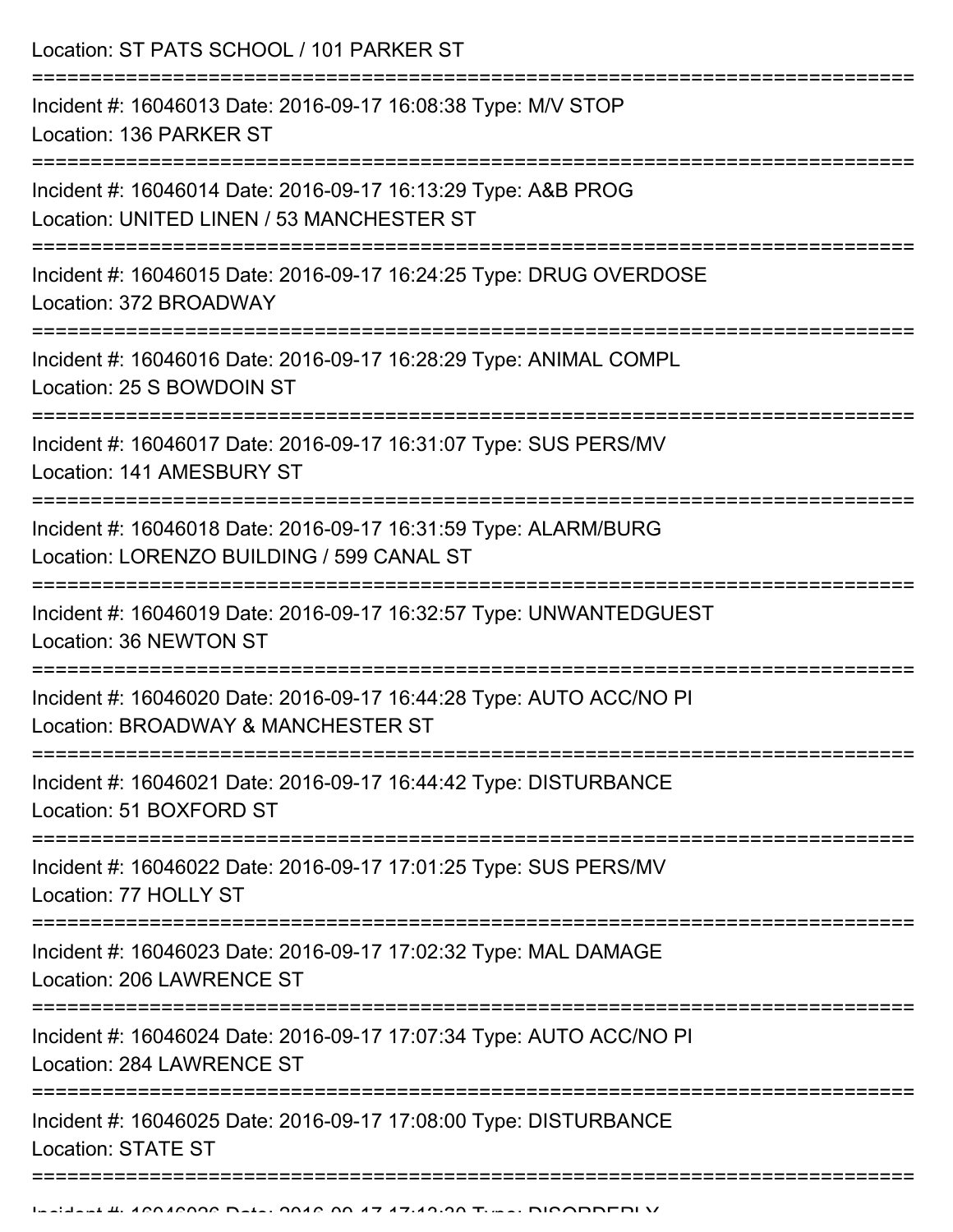| Location: WALGREENS / 220 S BROADWAY                                                                                                    |
|-----------------------------------------------------------------------------------------------------------------------------------------|
| Incident #: 16046027 Date: 2016-09-17 17:18:29 Type: SUS PERS/MV<br>Location: 478 RIVERSIDE DR<br>==================================    |
| Incident #: 16046028 Date: 2016-09-17 17:22:09 Type: E911 HANGUP<br>Location: 8 DIAMOND ST #22 FL 2                                     |
| Incident #: 16046029 Date: 2016-09-17 17:23:44 Type: AUTO ACC/UNK PI<br>Location: 439 S UNION ST<br>================================    |
| Incident #: 16046030 Date: 2016-09-17 17:41:15 Type: ALARMS<br>Location: ST PATRICKS SCHOOL / 101 PARKER ST<br>:======================= |
| Incident #: 16046031 Date: 2016-09-17 17:48:56 Type: DOMESTIC/PAST<br>Location: 2 MUSEUM SQ #105<br>==================================  |
| Incident #: 16046032 Date: 2016-09-17 17:51:19 Type: DISTURBANCE<br>Location: 45 WESLEY ST #2                                           |
| Incident #: 16046033 Date: 2016-09-17 17:56:25 Type: DISTURBANCE<br>Location: BUNKERHILL ST & MYRTLE ST                                 |
| Incident #: 16046034 Date: 2016-09-17 18:17:36 Type: GENERAL SERV<br>Location: CLADDAGH PUB / 399 CANAL ST                              |
| Incident #: 16046035 Date: 2016-09-17 18:23:17 Type: NOISE ORD<br>Location: 12 PLEASANT ST                                              |
| Incident #: 16046036 Date: 2016-09-17 18:27:59 Type: NOISE ORD<br>Location: 375 LAWRENCE ST                                             |
| Incident #: 16046037 Date: 2016-09-17 18:36:51 Type: DISORDERLY<br><b>Location: TEWKSBURY ST</b>                                        |
| Incident #: 16046038 Date: 2016-09-17 18:37:48 Type: ALARM/BURG<br>Location: GLENN ST ASSOCIATE LOADING DOCK / 148 SHEPARD ST           |
| Incident #: 16046039 Date: 2016-09-17 18:40:21 Type: MEDIC SUPPORT<br>Location: 31 SAXONIA AV                                           |

Incident #: 16046040 Date: 2016-09-17 18:45:32 Type: NOTIFICATION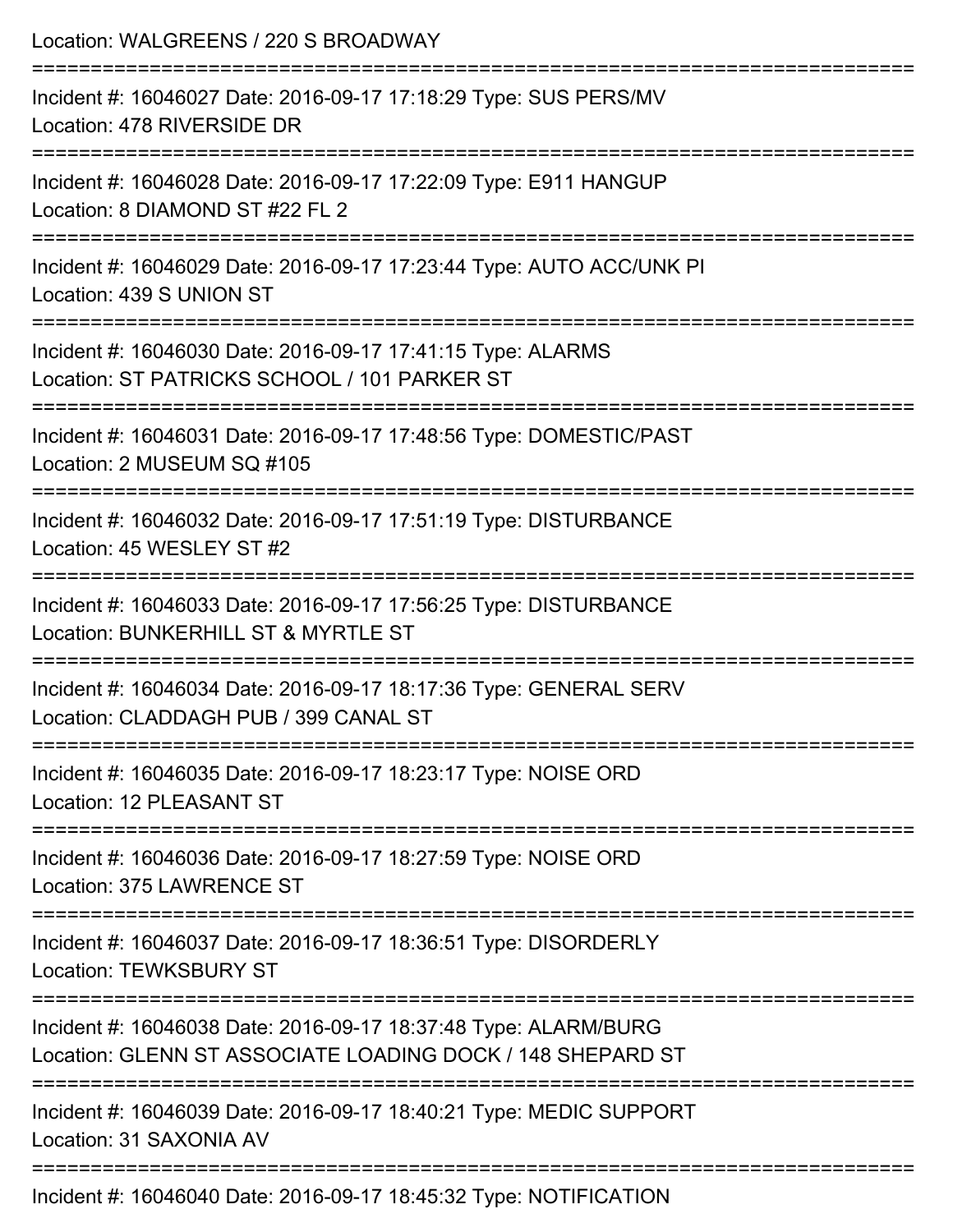| Incident #: 16046041 Date: 2016-09-17 18:52:15 Type: NOISE ORD<br>Location: 9 SUMMER ST #603 FL 6                        |
|--------------------------------------------------------------------------------------------------------------------------|
| Incident #: 16046042 Date: 2016-09-17 18:59:52 Type: LOUD NOISE<br>Location: 484 HAVERHILL ST                            |
| Incident #: 16046043 Date: 2016-09-17 19:00:20 Type: LOUD NOISE<br>Location: 15 HANCOCK ST                               |
| Incident #: 16046044 Date: 2016-09-17 19:01:59 Type: M/V STOP<br>Location: COMMON ST & JACKSON ST                        |
| Incident #: 16046045 Date: 2016-09-17 19:05:07 Type: M/V STOP<br>Location: EVERETT ST & FURBER ST                        |
| Incident #: 16046046 Date: 2016-09-17 19:08:43 Type: LOUD NOISE<br>Location: 248 BROADWAY                                |
| Incident #: 16046047 Date: 2016-09-17 19:18:26 Type: DISTURBANCE<br>Location: NEWBURY ST & SUMMER ST                     |
| Incident #: 16046048 Date: 2016-09-17 19:25:34 Type: M/V STOP<br>Location: BROADWAY & HAVERHILL ST                       |
| Incident #: 16046049 Date: 2016-09-17 19:26:40 Type: NEIGHBOR PROB<br>Location: 31 FAIRMONT ST                           |
| Incident #: 16046050 Date: 2016-09-17 19:32:30 Type: AUTO ACC/NO PI<br>Location: WALGREENS / ANDOVER ST & SOUTH BROADWAY |
| Incident #: 16046051 Date: 2016-09-17 19:38:05 Type: NOISE ORD<br>Location: 106 PHILLIPS ST                              |
| Incident #: 16046052 Date: 2016-09-17 19:38:17 Type: LOUD NOISE<br>Location: MECHANIC ST & UNION ST                      |
| Incident #: 16046053 Date: 2016-09-17 19:39:36 Type: LOUD NOISE<br>Location: 248 BROADWAY                                |
| Incident #: 16046054 Date: 2016-09-17 19:51:18 Type: ALARMS                                                              |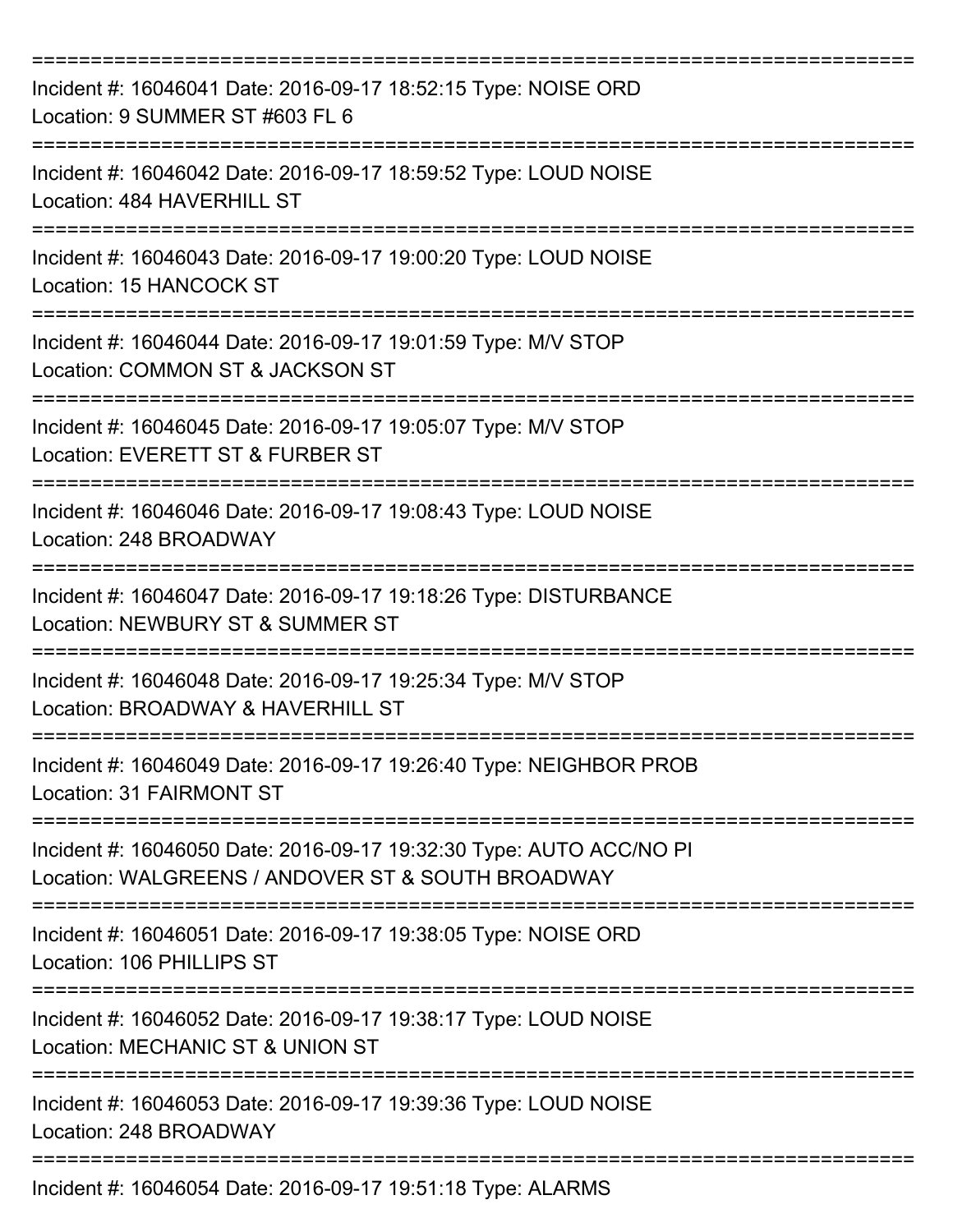| Incident #: 16046055 Date: 2016-09-17 19:55:34 Type: DOMESTIC/PROG<br>Location: 97 RAILROAD ST                                   |
|----------------------------------------------------------------------------------------------------------------------------------|
| Incident #: 16046056 Date: 2016-09-17 20:03:36 Type: LOUD NOISE<br>Location: 113 SPRUCE ST                                       |
| Incident #: 16046057 Date: 2016-09-17 20:22:54 Type: LOUD NOISE<br><b>Location: HAWLEY ST</b>                                    |
| Incident #: 16046058 Date: 2016-09-17 20:25:01 Type: LOUD NOISE<br>Location: HIGH ST & PLEASANT ST                               |
| Incident #: 16046059 Date: 2016-09-17 20:26:26 Type: M/V STOP<br>Location: 421 LOWELL ST<br>:=================================== |
| Incident #: 16046060 Date: 2016-09-17 20:28:00 Type: UNWANTEDGUEST<br>Location: 101 ARLINGTON ST #2                              |
| Incident #: 16046061 Date: 2016-09-17 20:28:44 Type: UNWANTEDGUEST<br>Location: 379 HAVERHILL ST FL 2                            |
| Incident #: 16046064 Date: 2016-09-17 20:36:00 Type: MAL DAMAGE<br>Location: 12 JEFFERSON ST                                     |
| Incident #: 16046062 Date: 2016-09-17 20:36:40 Type: NOISE ORD<br>Location: 79 PHILLIPS ST                                       |
| Incident #: 16046063 Date: 2016-09-17 20:37:43 Type: LOUD NOISE<br>Location: 121 HIGH ST                                         |
| Incident #: 16046065 Date: 2016-09-17 20:45:55 Type: DOMESTIC/PROG<br>Location: 112 MARSTON ST                                   |
| Incident #: 16046066 Date: 2016-09-17 20:57:59 Type: M/V STOP<br>Location: WINTHROP AV                                           |
| Incident #: 16046067 Date: 2016-09-17 21:11:49 Type: ALARMS<br>Location: LOAN USA / 92 BROADWAY                                  |
| Incident #: 16046068 Date: 2016-09-17 21:13:06 Type: HIT & RUN PRO                                                               |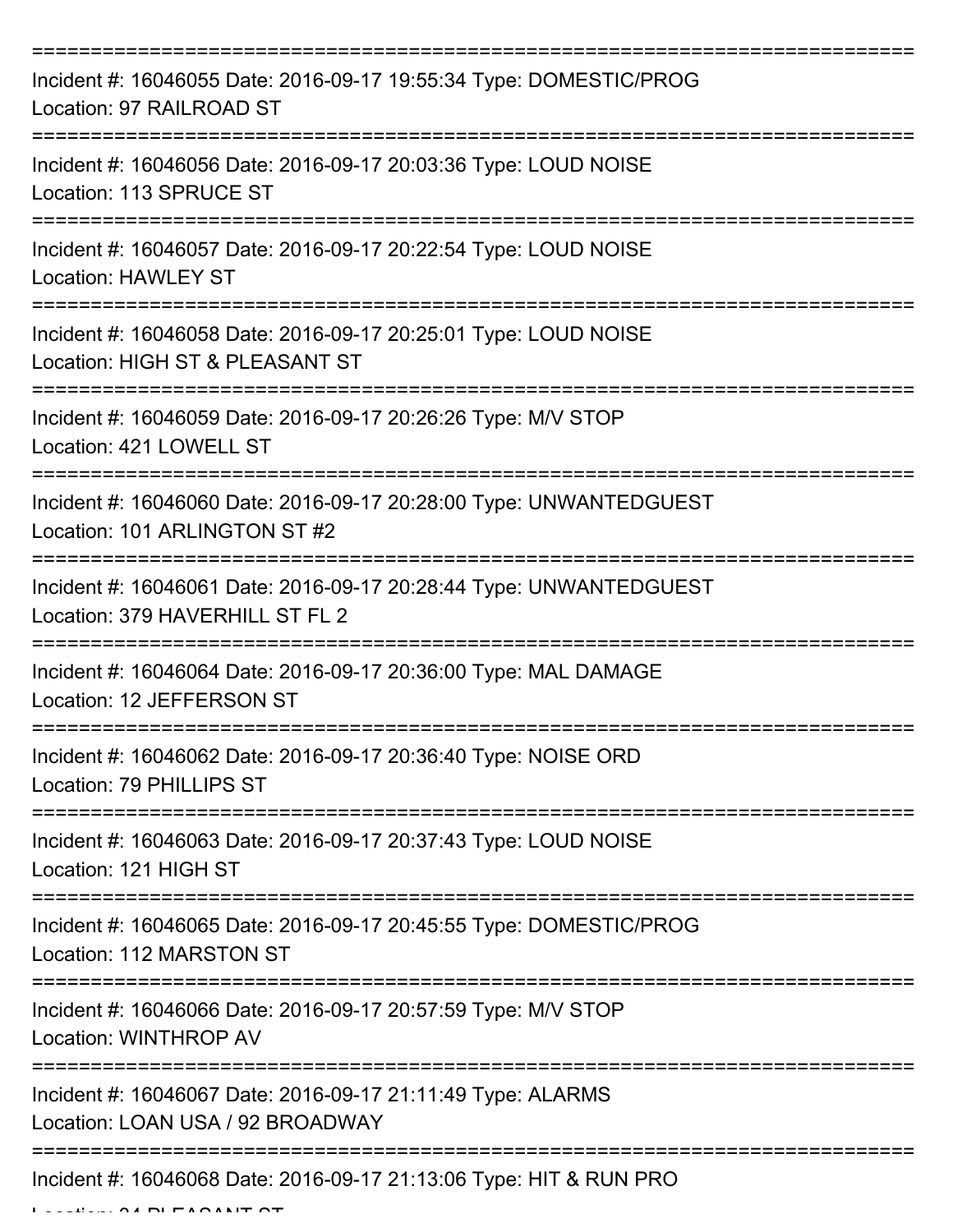| Incident #: 16046069 Date: 2016-09-17 21:41:01 Type: E911 HANGUP<br>Location: L&R MARKET / 486 HOWARD ST |
|----------------------------------------------------------------------------------------------------------|
| Incident #: 16046070 Date: 2016-09-17 21:41:52 Type: UNWANTEDGUEST<br>Location: 73 SHAWSHEEN RD FL 3     |
| Incident #: 16046071 Date: 2016-09-17 21:47:20 Type: DRINKING PUBL<br>Location: WALGREENS / 135 BROADWAY |
| Incident #: 16046072 Date: 2016-09-17 21:47:34 Type: NOISE ORD<br>Location: LIBERTY AV & STEVENS AV      |
| Incident #: 16046073 Date: 2016-09-17 21:50:16 Type: LOUD NOISE<br>Location: GREENWOOD ST & LOWELL ST    |
| Incident #: 16046074 Date: 2016-09-17 21:54:54 Type: LOUD NOISE<br>Location: 448 LOWELL ST               |
| Incident #: 16046075 Date: 2016-09-17 22:02:10 Type: LOUD NOISE<br>Location: 201 PARK ST                 |
| Incident #: 16046076 Date: 2016-09-17 22:22:16 Type: LOUD NOISE<br>Location: 386 LOWELL ST               |
| Incident #: 16046077 Date: 2016-09-17 22:49:04 Type: FIGHT<br>Location: 72 BERKELEY ST                   |
| Incident #: 16046078 Date: 2016-09-17 22:52:01 Type: SUS PERS/MV<br>Location: 298 LAWRENCE ST            |
| Incident #: 16046079 Date: 2016-09-17 22:55:28 Type: LOUD NOISE<br>Location: 113 JACKSON ST              |
| Incident #: 16046080 Date: 2016-09-17 22:56:43 Type: LOUD NOISE<br>Location: 44 TOWER HILL ST FL 2       |
| Incident #: 16046082 Date: 2016-09-17 23:05:30 Type: LOUD NOISE<br>Location: 76/78 WATER ST              |
| Incident #: 16046081 Date: 2016-09-17 23:05:32 Type: NOISE ORD                                           |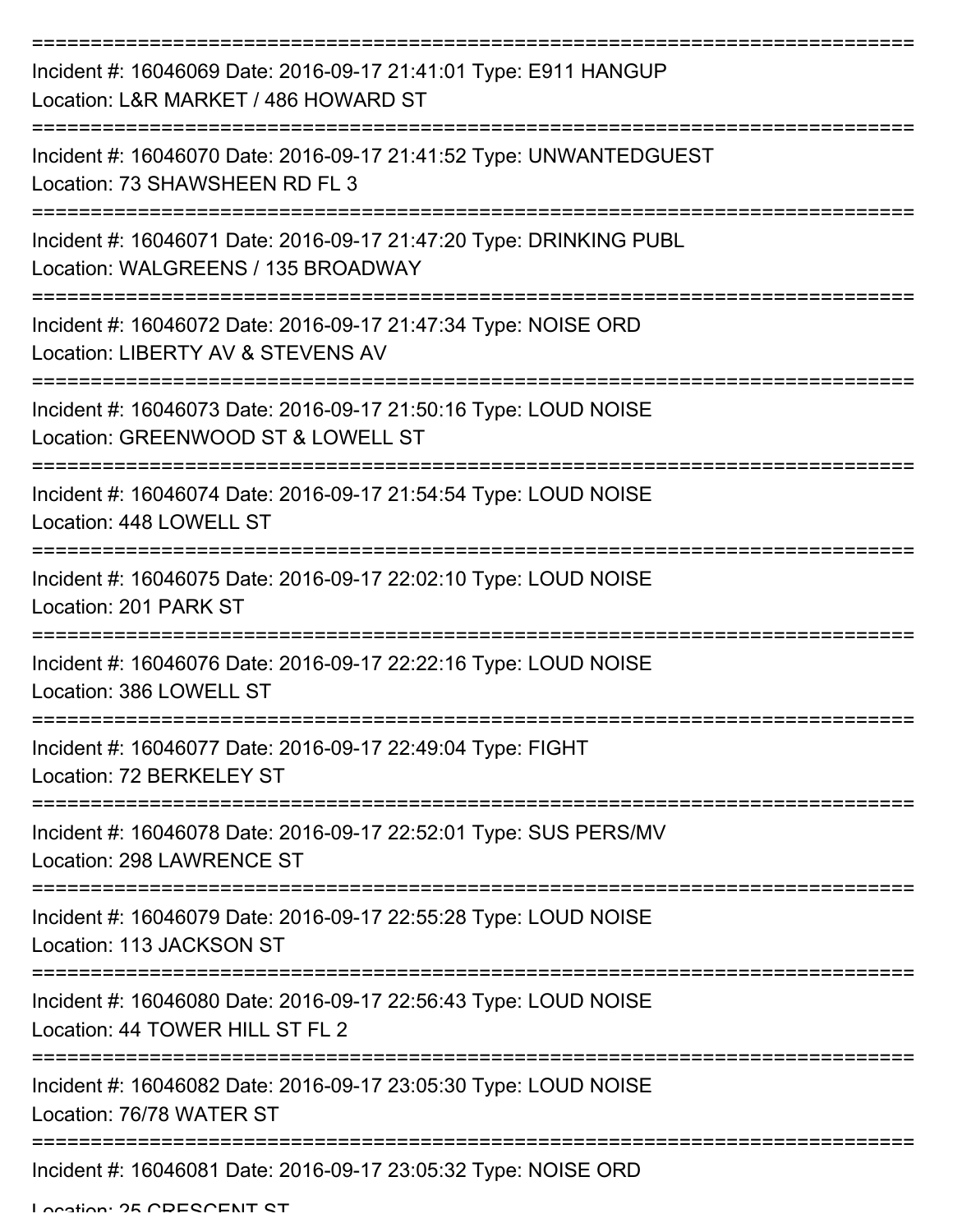| Incident #: 16046083 Date: 2016-09-17 23:06:18 Type: LOUD NOISE<br>Location: 9 VERMONT ST                   |
|-------------------------------------------------------------------------------------------------------------|
| Incident #: 16046084 Date: 2016-09-17 23:07:08 Type: AUTO ACC/NO PI<br>Location: HAVERHILL ST & WEST ST     |
| Incident #: 16046085 Date: 2016-09-17 23:17:46 Type: NOISE ORD<br>Location: 5 WASHINGTON ST                 |
| Incident #: 16046086 Date: 2016-09-17 23:22:03 Type: NOISE ORD<br>Location: 139 SARATOGA ST                 |
| Incident #: 16046087 Date: 2016-09-17 23:22:20 Type: ALARM/BURG<br>Location: MARIA ALCANTARA / 530 BROADWAY |
| Incident #: 16046088 Date: 2016-09-17 23:23:22 Type: LOUD NOISE<br>Location: 18 SALEM ST                    |
| Incident #: 16046089 Date: 2016-09-17 23:24:41 Type: AUTO ACC/NO PI<br>Location: 40 BELLEVUE ST             |
| Incident #: 16046090 Date: 2016-09-17 23:25:55 Type: LOUD NOISE<br>Location: 67 MARKET ST                   |
| Incident #: 16046091 Date: 2016-09-17 23:26:54 Type: ALARMS<br>Location: 599 CANAL ST                       |
| Incident #: 16046092 Date: 2016-09-17 23:32:38 Type: A&B PAST<br>Location: 62 MARKET ST                     |
| Incident #: 16046093 Date: 2016-09-17 23:37:00 Type: MAL DAMAGE<br>Location: 10 BOYD ST #2                  |
| Incident #: 16046094 Date: 2016-09-17 23:38:04 Type: LOUD NOISE<br>Location: 121 HIGH ST                    |
| Incident #: 16046095 Date: 2016-09-17 23:40:42 Type: TOW/REPOSSED<br>Location: 29 WESTCHESTER DR            |
| Incident #: 16046096 Date: 2016-09-17 23:47:27 Type: NOISE ORD<br>Location: 46 SPRUCE ST                    |